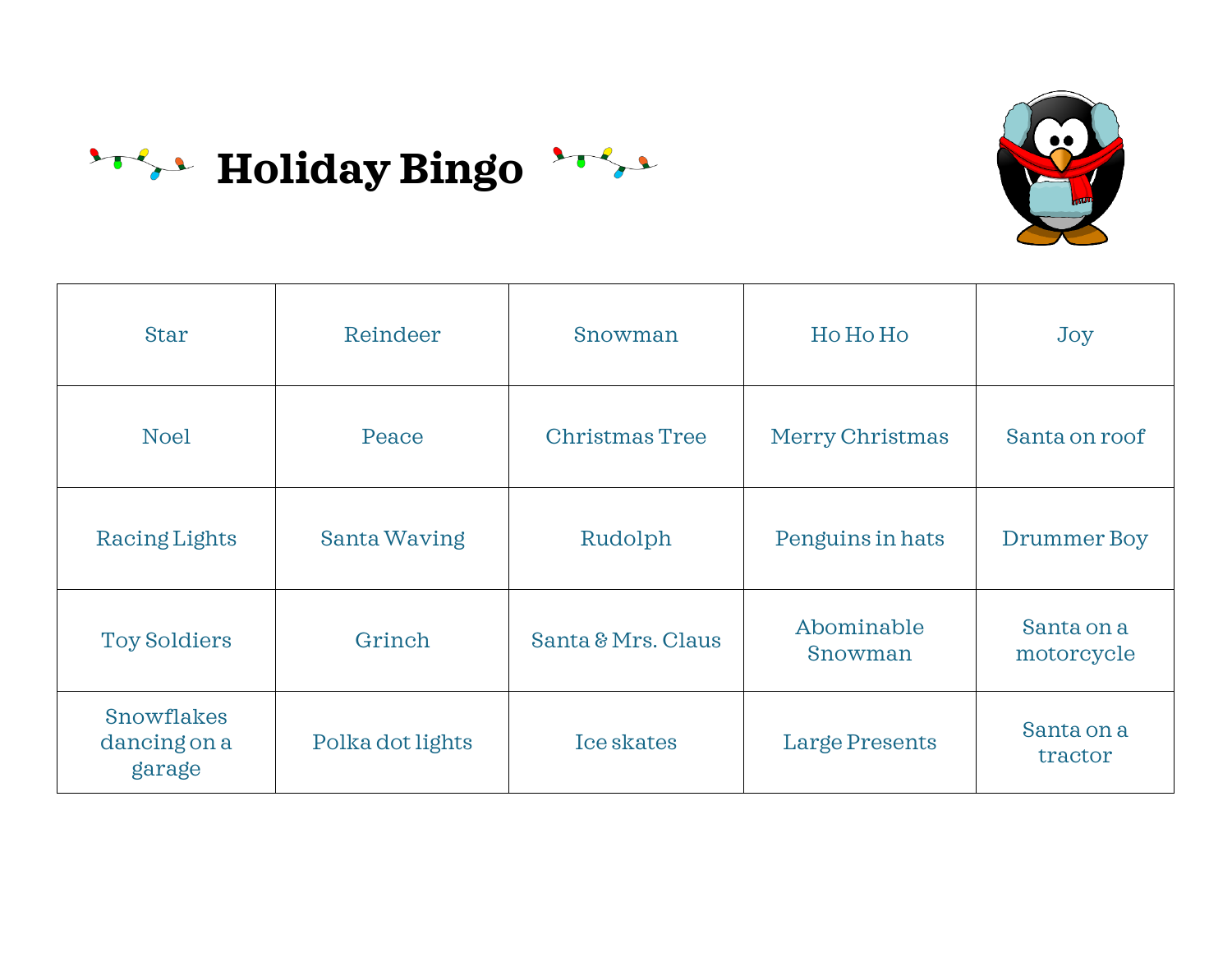

| Peace                                    | Reindeer         | Penguins in hats                  | <b>Large Presents</b> | Joy                         |
|------------------------------------------|------------------|-----------------------------------|-----------------------|-----------------------------|
| <b>Noel</b>                              | Polka dot lights | <b>Christmas Tree</b>             | Wreath on a door      | Santa on roof               |
| House with<br>candles in most<br>windows | Santa Waving     | Santa and Mrs.<br>Clause together | Angels                | Star of<br><b>Bethlehem</b> |
| <b>Toy Soldiers</b>                      | Racing Lights    | Rudolph                           | Abominable<br>Snowman | Santa on a<br>motorcycle    |
| Ho Ho Ho                                 | Merry Christmas  | Lanterns                          | Drummer Boy           | Grinch                      |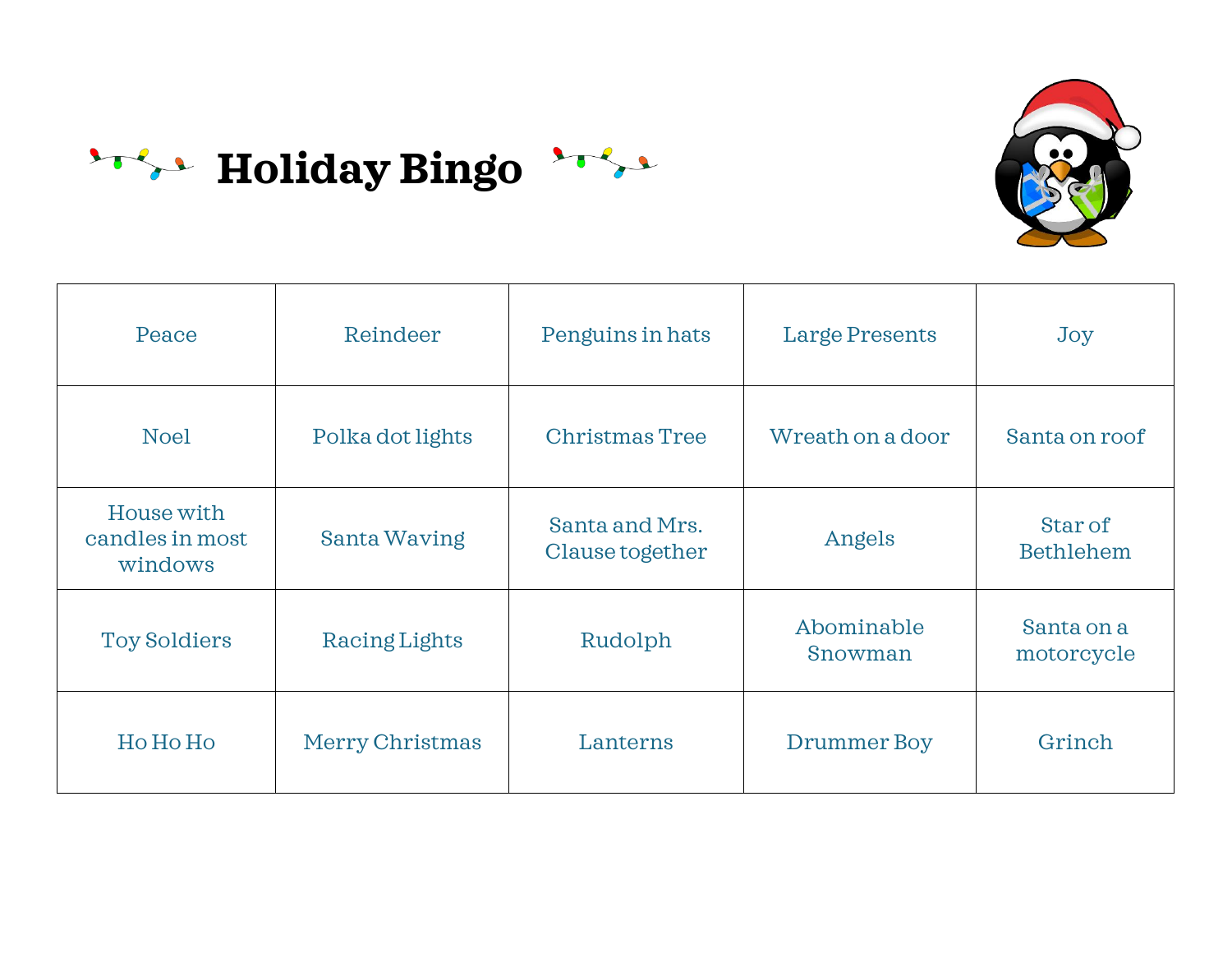

| Rudolph             | Reindeer                 | Ho Ho Ho                          | House with candles<br>in most windows | Santa on a<br>motorcycle |
|---------------------|--------------------------|-----------------------------------|---------------------------------------|--------------------------|
| <b>Santa Waving</b> | <b>Star of Bethlehem</b> | Santa on roof                     | Grinch                                | <b>Christmas Tree</b>    |
| Lanterns            | <b>Toy Soldiers</b>      | Santa and Mrs.<br>Clause together | Peace                                 | Polka dot lights         |
| <b>Noel</b>         | Drummer Boy              | Angels                            | Abominable<br>Snowman                 | Joy                      |
| Penguins in hats    | Merry Christmas          | Lanterns                          | Racing Lights                         | Wreath on a<br>door      |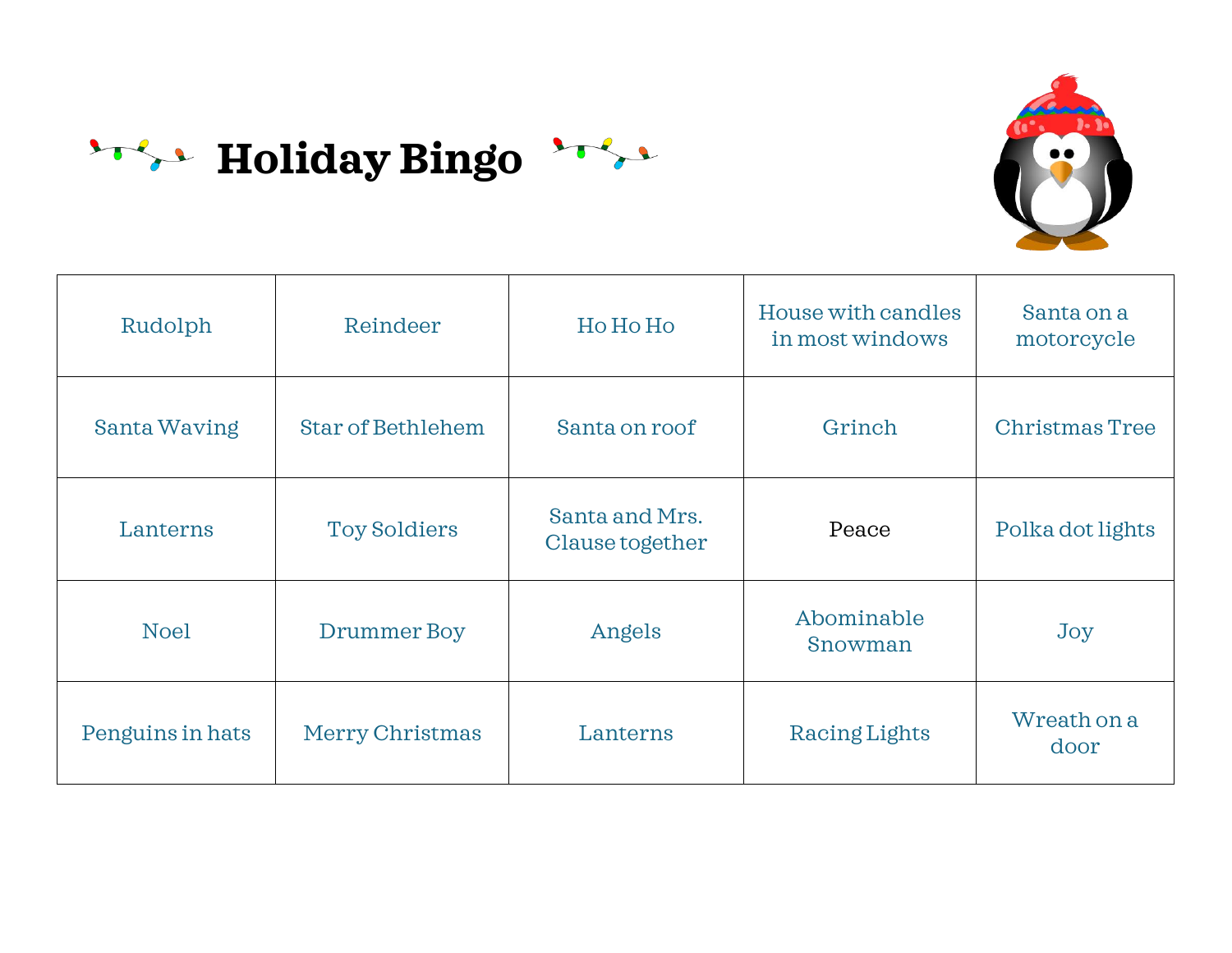

| Peace                                    | Reindeer            | Penguins in hats                  | <b>Large Presents</b> | Abominable<br>Snowman |
|------------------------------------------|---------------------|-----------------------------------|-----------------------|-----------------------|
| Grinch                                   | Joy                 | <b>Star of Bethlehem</b>          | Wreath on a door      | Santa on roof         |
| House with<br>candles in most<br>windows | Rudolph             | Santa and Mrs.<br>Clause together | Merry Christmas       | <b>Christmas Tree</b> |
| Santa on a<br>motorcycle                 | Lanterns            | <b>Santa Waving</b>               | Drummer Boy           | Angels                |
| Ho Ho Ho                                 | <b>Toy Soldiers</b> | Racing Lights                     | <b>Noel</b>           | Polka dot lights      |